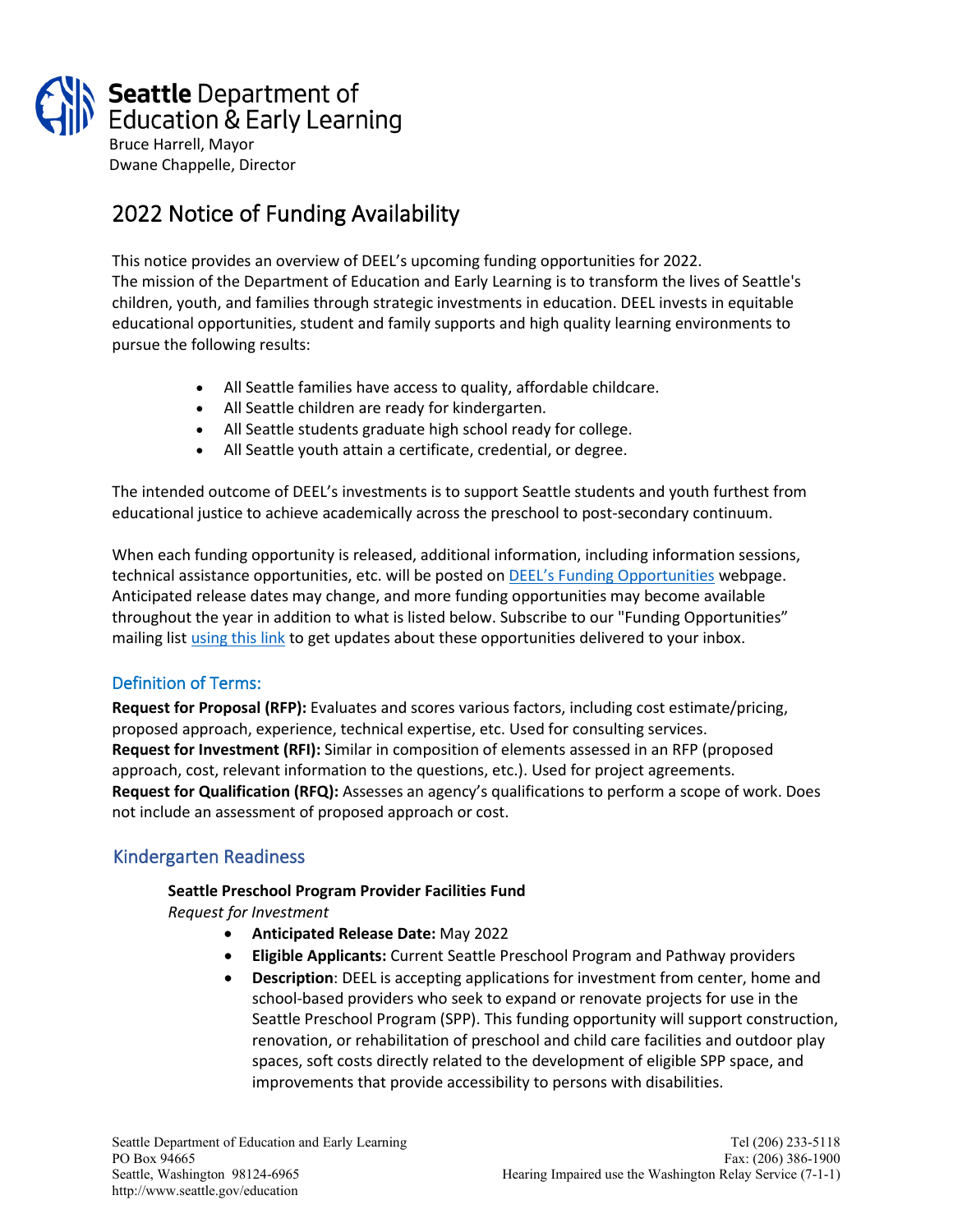#### **Comprehensive Support Services**

*Request for Qualifications*

- **Anticipated Release Date:** June 2022
- **Eligible Applicants:** Organizations or qualified individuals. Please see RFQ application document for complete details regarding eligibility.
- **Description**: This RFQ seeks to identify organizations and individuals to join a roster of qualified service providers who can offer individualized behavioral support and child development services, as needed, for children enrolled in the Seattle Preschool Program. Types of services needed include behavioral supports, developmental supports, trauma-informed practice, and social-emotional instruction. Qualified service providers on the roster will contract directly with Seattle Preschool Program providers.

#### **Prenatal-to-Three Community Grant Program**

*Request for Investment*

- **Anticipated Release Date:** July 2022
- **Eligible Applicants:** Community-based organizations
- **Description**: This RFI seeks to increase kindergarten readiness outcomes for families with children before birth through age three by increasing access to prenatal resources and services, supporting healthy births, increasing parental health and wellbeing, and strengthening nurturing caregiver-child relationships to support optimal child health and development. The program is designed to accomplish this by supporting community-informed proposals that address obstacles contributing to race-based disparities in equitable birth outcomes and access to early learning opportunities.

#### **Seattle Preschool Program**

*Request for Qualifications*

- **Anticipated Release Date:** October 2022
- **Eligible Applicants:** School and community-based preschool agencies
- **Description**: This RFQ seeks to identify qualified early learning providers in Seattle to join a roster of providers who would be considered for Seattle Preschool Program expansion.

## College and Career Readiness

#### **Summer Learning**

*Request for Investment*

- **Anticipated Release Date:** April 2022
- **Eligible Applicants:** Community-based organizations
- **Description:** This RFI will expand or enhance existing academic and enrichment summer programs for Seattle K-12 students.

#### **Youth Leadership and Cultural Education**

*Request for Investment*

- **Anticipated Release Date:** April 2022
- **Eligible Applicants:** Community-based organizations
- **Description:** In response to recommendations from the Equitable Communities Initiative Taskforce, this RFI will invest in culturally-specific and responsive programming focused on youth leadership and cultural education.